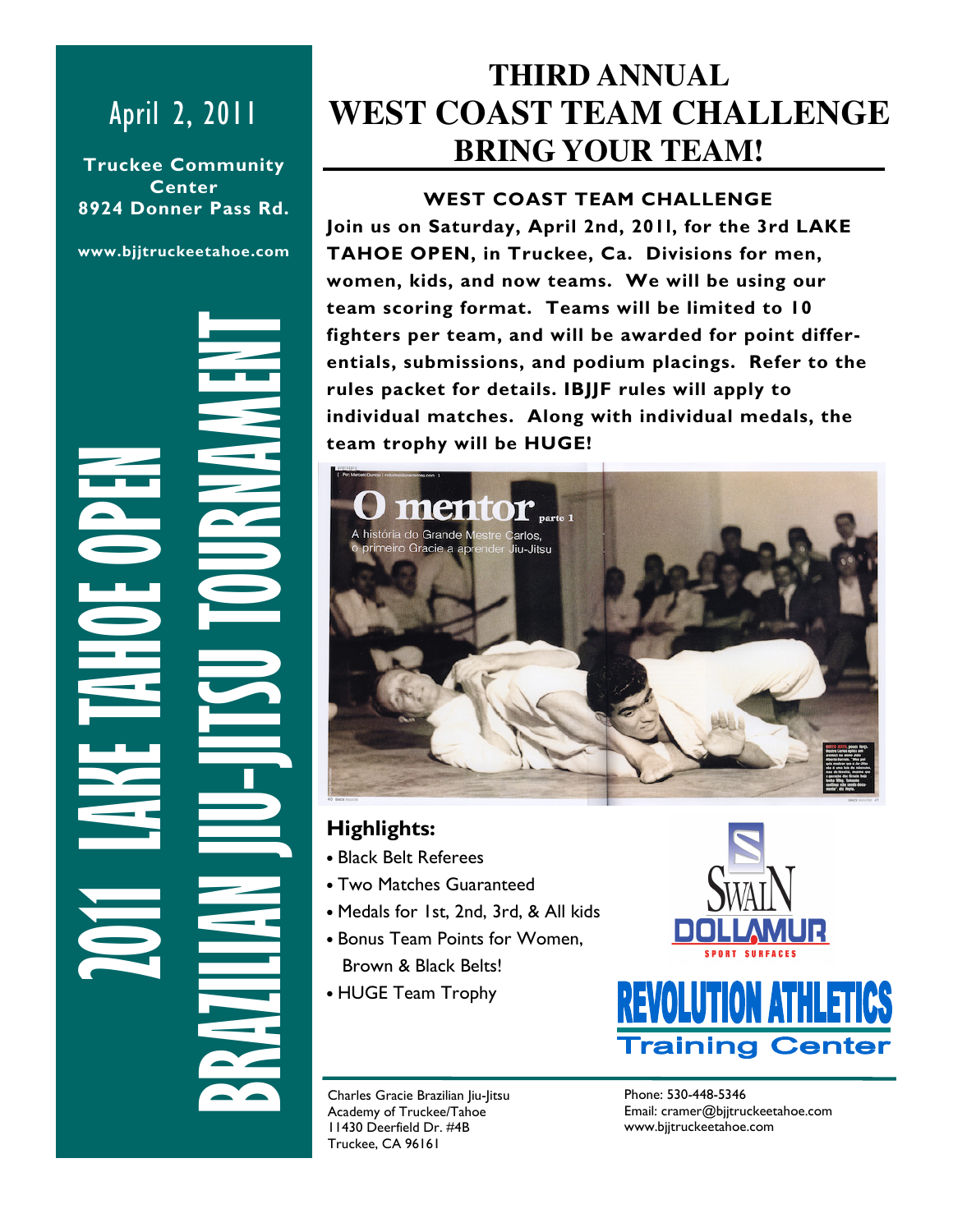

 The Charles Gracie Brazilian Jiu-Jitsu Academy of Truckee/Tahoe LAKE TAHOE OPEN WEST COAST TEAM CHALLENGE

The Charles Gracie Brazilian Jiu-Jitsu Academy of Truckee/Tahoe is proud to announce the "LAKE TAHOE OPEN" Brazilian Jiu-Jitsu Tournament, scheduled for APRIL 2nd, 2011. Medals will be awarded for the first through third place in all divisions for men, women, and kids.

Our sponsors continue to grow as we make this an event to be remembered. We will be raffling off prizes ranging from local products to kimonos, grappling shorts, rash guards and more!

We will be offering hotel and restaurant discounts, so plan on staying the weekend and enjoying Truckee/Lake Tahoe, one of the world's finest vacation destinations.

To insure that the tournament runs smoothly, we strongly recommend that all competitors and coaches arrive at the tournament ONE HOUR PRIOR to the start of their schedule. The tournament will begin promptly at 10:00 am with an opening ceremony. In addition to awards, all early registration competitors will receive a free Lake Tahoe Open T-Shirt. Both spectators and competitors will be entered into the raffle to win prizes. Raffle tickets will be distributed upon entry and you must be present to win.

We expect over 300 athletes as well as spectators, family and friends, to be part of this exciting tournament. It is our goal to make this a smooth running, family friendly celebration of sportsmanship among friends.

Please do not hesitate to contact us with any questions at (530) 448-5346 or visit our website for more information at www.bjjtruckeetahoe.com.

We look forward to seeing you on the mat!

Sincerely,

Marc H-Cramer Kelly H-Cramer

Instructors Marc & Kelly Hassell-Cramer

Charles Gracie Brazilian Jiu-Jitsu Academy of Truckee/Tahoe 11430 # 4B Deerfield Dr. Truckee, CA 96162 (530) 448-5346 cramer@bjjtruckeetahoe.com www.bjjtruckeetahoe.com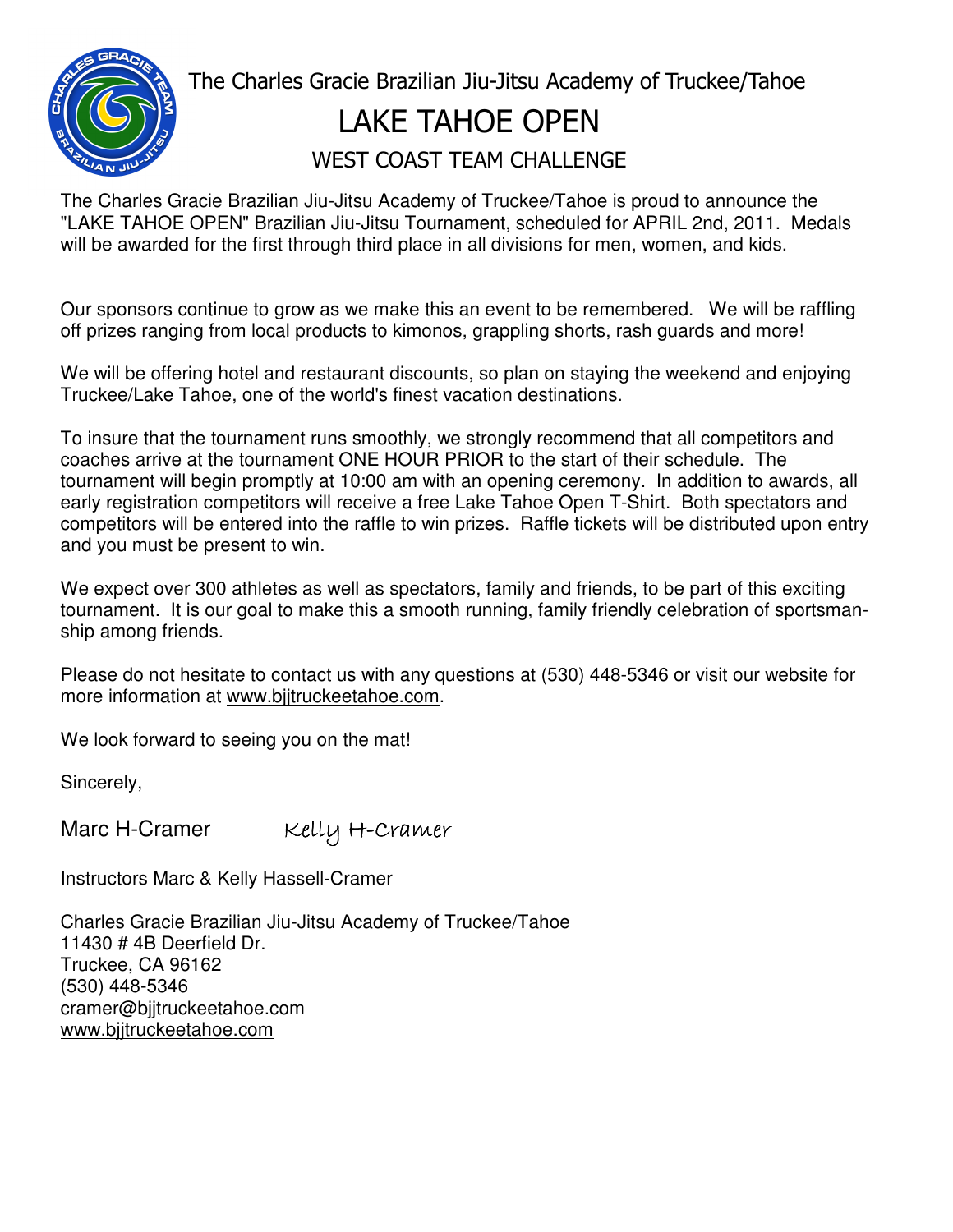#### TOURNAMENT INFORMATION:

#### Early Registration Deadline March 19th, 2011 midnight. Registering Early saves you \$10 and guarantees you a T-Shirt.

Your registration and payment MUST be received in our office by NO later than March 30th. If you are not registering on line, please note that we must receive your registration March 30th, please allow time for the mail to get to us.

We are ONLY accepting registration with payments. NO EXCEPTIONS!

1. The competition is open to Men, Women, and Children of all age groups and belt levels, from white to black belts in the following divisions:

- 3 Kids (4 to 15 years old) White, Gray, Yellow, Orange, and Green Belts
- 3 Junior (16 and 17 years old) White and Blue Belts
- 3 Women (18 years and older) White, Blue, Purple, Brown, and Black Belts
- 3 Adults (18 to 29 years old) White, Blue, Purple, Brown, and Black Belts
- 3 Masters (30 to 39 years old) White, Blue, Purple, Brown, and Black Belts
- 3 Seniors I (40 to 49 years old) White, Blue, Purple, Brown, and Black Belts
- 3 Seniors II (50 years and older) White, Blue, Purple, Brown, and Black Belts

2. The Early Registration Deadline for Adult competitors is **Sunday, March 19th, 2011** by Midnight for adults will to be charged \$60.00. On March 20th, 2011 the fee goes up to \$70.00. The payments MUST be done at the SAME time of registration, and we have to receive your online registration or your registration forms and payment NO later than March 30th by Midnight.

3. Each competitor will be allowed to register in ONE WEIGHT DIVISION ONLY. Due to the logistics problems arising from scheduling (often the adults, masters and seniors get called at the same time).

#### Fees are as follows:

- 3 Spectator Children: 5 years old and under: FREE Admission
- 3 Spectator Children and Adults: 6 years and older: Admission Tickets \$5.00 (Includes Raffle Entry)
- 3 Kids: \$50.00 (4 to 15 years old)
- 3 Juniors: \$50.00 (16 and 17years old)
- 3 Early Adults: \$60.00 (18 years and older) by March 19th, 2011—Midnight (Early Registration)
- 3 Adults: \$70.00 (18 years and older)
- 3 Teams \$500.00 (Team members do not need to register as individuals)

Final Deadline: March 30th, 2011 by Midnight. NO EXCEPTIONS!

Event Entry Stamp (is needed by both competitors and spectators to enter the event)

4. Each competitor must have a separate Individual Registration Confirmation. Without a signed waiver of liability and/or registration confirmation, you will not be allowed to compete. Registration fees are nonrefundable. NO EXCEPTIONS!

5. You can register ON-LINE @ www.bjjtruckeetahoe.com, IN PERSON or by MAIL!

If you register on-line please retain a copy of your registration confirmation for admission. Registration by MAIL: Make sure it is POSTED no later than March 23rd. The Competitor MUST mail in an "Individual Competitor Registration Form", "Signed Waiver" and the "Registration Fee" at the same time. NO EXCEPTIONS!

#### 6. PRIZES:

- 3 All Early Registration Competitors will receive One Tournament T-shirt
- 3 All Athletes, in first, second & third place, will be awarded gold, silver & bronze medals respectively.
- 3 All Athletes will be entered in a raffle to win prizes.
- 3Teams in first, second & third place will be awarded trophies in regards to team points accumulated.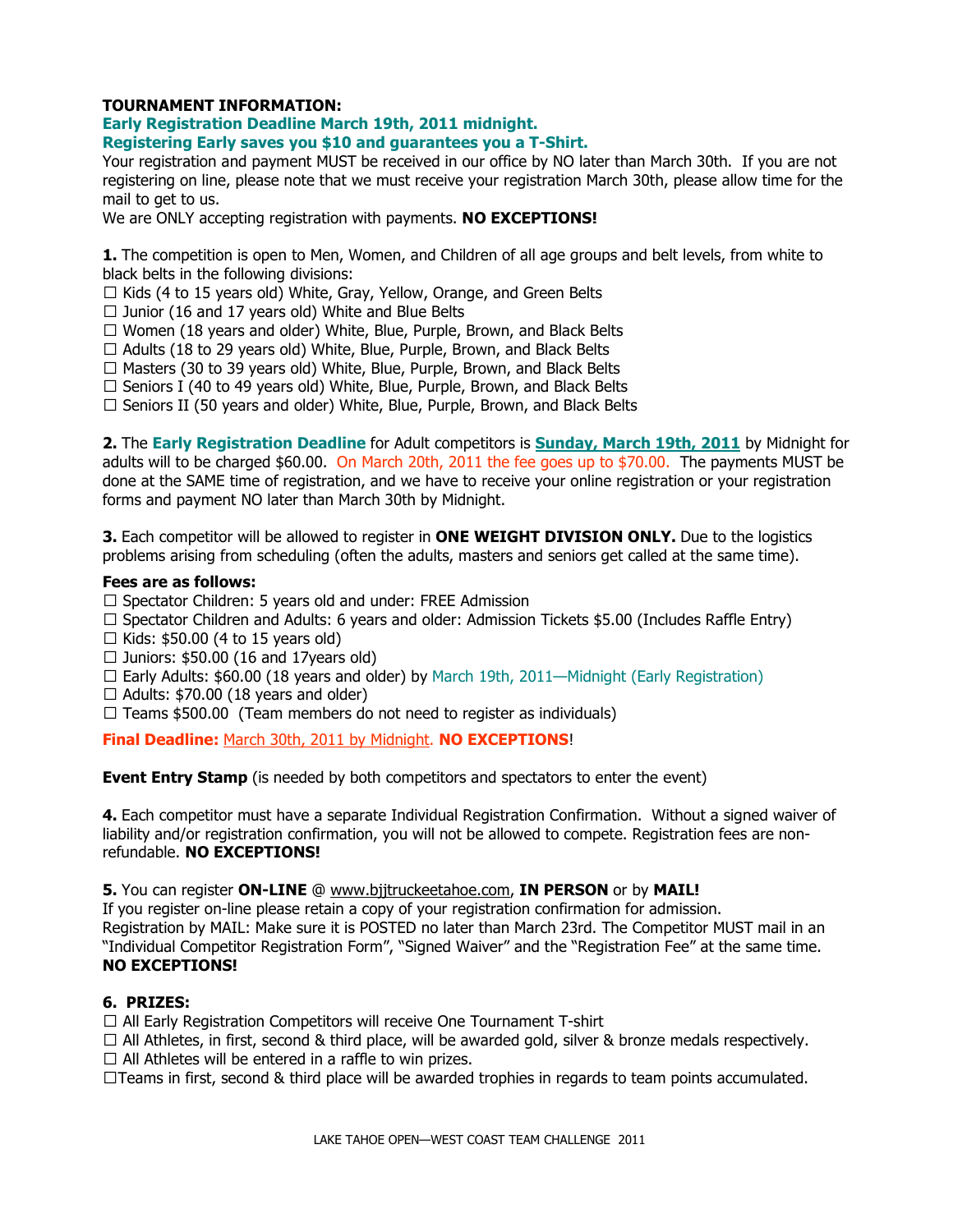#### TOURNAMENT INFORMATION CONTINUED:

#### 7. REFEREES:

A referee should always respect fair play. He should see that all competitors display their techniques to the best of their ability. It is not enough for a referee to mechanically conduct a match. He must exert his best efforts in each match to conduct the match smoothly and professionally so that the results can be satisfactory to all parties. A referee must always do his best make a just decision and accept the full responsibility for that decision. A referee must be impartial and non-bias to all competitors, and never favoring one competitor over another.

#### 8. COMPETITORS/COACHING:

Only Competitors and Staff will be allowed in the competition area. Competitors must obey the referee's commands at all times. Failure to follow these rules may result in PENALTY and/or DIS-QUALIFICATION of the COMPETITOR!

3 penalties will result in disqualification. Any complaints regarding referees should be directed to the "Chief Referee" AFTER THE MATCH.

The following activities from a coach may result in a penalty and/or disqualification:

\* Arguing with the referee.

\* Unsportsmanlike-like conduct by coaches.

#### NOTE: Please download and mail Competitor Registration Forms & Payment so that they are received no later than March 30th. 2011.

Mail To: Charles Gracie Brazilian Jiu-Jitsu Academy of Truckee/Tahoe P.O .Box 10416 Truckee, Ca. 96162 (530) 448-5346

For more information: Visit us at **www.bjjtruckeetahoe.com** or by email at **cramer@bjjtruckeetahoe.com**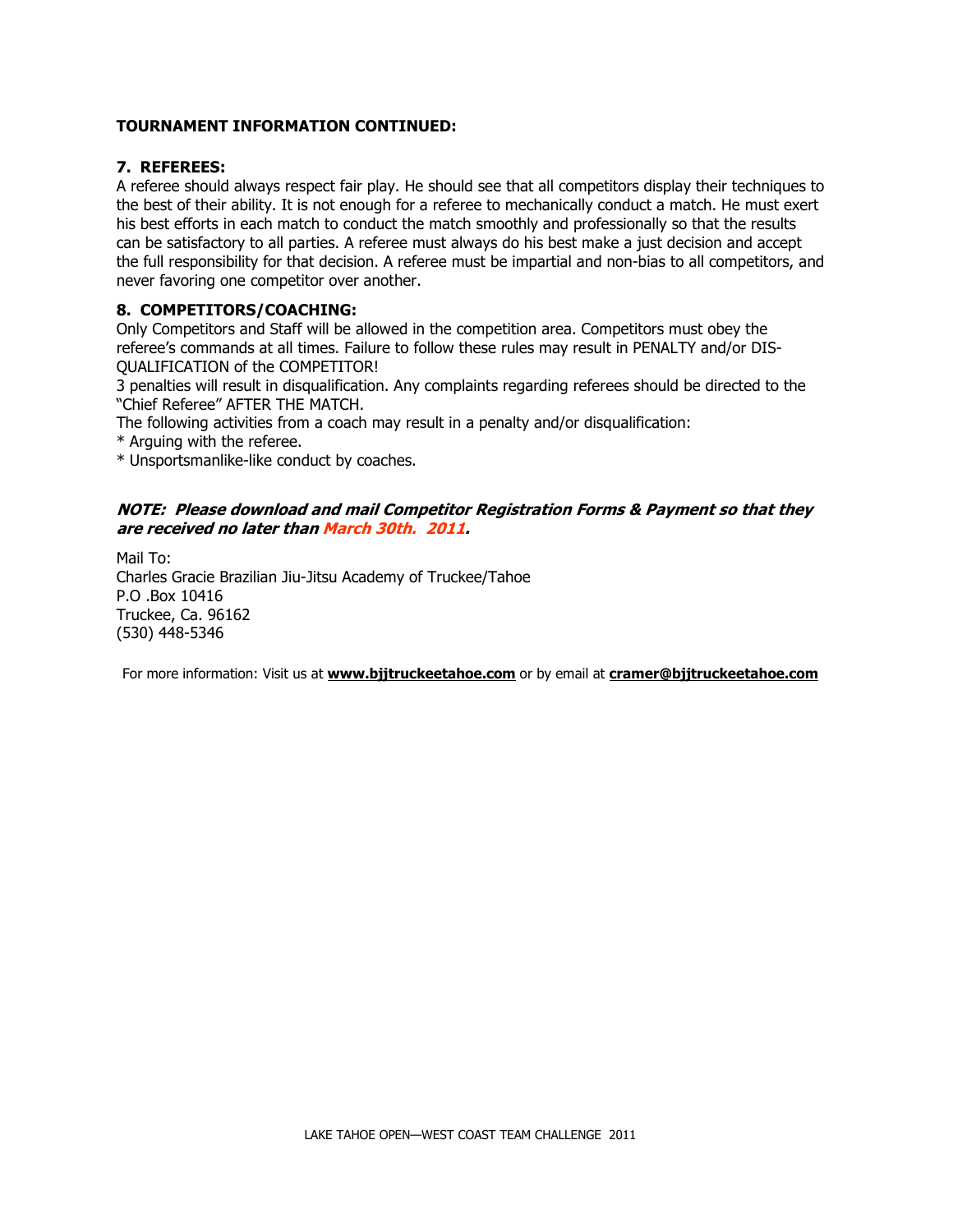#### COMPETITION SCHEDULES/FORMAT:

The tournament will begin promptly at 10:00am with an opening ceremony. To insure the tournament runs smoothly we strongly recommend that all competitors and instructors MUST be at the Tournament ONE HOUR PRIOR to the start of their schedule.

### NOTE: All competitors must present a valid identification at the time of weigh-in.

#### MATCH QUEUING CARD:

| Kids 15 years old and under                                                                            | All belts and weight classes | Begins at 10:00am |
|--------------------------------------------------------------------------------------------------------|------------------------------|-------------------|
| White Belt - Juniors 16 and 17 years old                                                               | Male and Female              | Begins at 10:00am |
| Blue Belt - Juniors 16 and 17 years old                                                                | Male and Female              | Begins at 10:00am |
| White Belt (Novice) – Adults, Masters, and Seniors I & II (Less than 6 mo. training)   Male and Female |                              | Begins at 1:00pm  |
| White Belt (Regular) – Adults, Masters, and Seniors I & II (6 mo. or more training)                    | Male and Female              | Begins at 1:00pm  |
| Blue Belt - Adults, Masters, and Seniors I & II                                                        | Male and Female              | Begins at 1:00pm  |
| Purple Belt - Adults, Masters, and Seniors I & II                                                      | Male and Female              | Begins at 1:00pm  |
| Brown Belt - Adults, Masters, and Seniors I & II                                                       | Male and Female              | Begins at 1:00pm  |
| Black Belt - Adults, Masters, and Seniors I & II                                                       | Male and Female              | Begins at 4:00pm  |

The Lake Tahoe Open Tournament will be double elimination using a consolation bracket. Upon check-in you will receive a Match Queuing Card with the mat number of your first match. If you are the winner of your match the scoring table will return your card with NEW information for your next match. Keep your card with you at all times as you will not be allowed in the competition area without it.

#### UNIFORM/GI:

Be aware that ALL COMPETITORS must show up at weigh-in with his/her GI ON. In the weight list the "GI" weight is already added, so make sure you are in the correct division. All competitors must wear a PROPERLY FITTING, CLEAN and a SOLID colored Brazilian Jiu-Jitsu GI (Kimono), either ALL WHITE, BLUE or BLACK in color. NO OTHER COLORS OF ANY KIND! NO mixing of colors. (Example; white pants and blue top or blue pants and white top, etc... will NOT be allowed.) Competitors will compete with regulation GIs only. A regulation GI is four fingers cuff clearance and sleeves are to be no shorter than 4" from wrist between wrist and sleeve of GI. All male competitors are not allowed to wear any clothing underneath the GI including T-Shirts, Rash Guard, Sweatpants, etc…

CHILDREN: Age 4 to 15 years old. ALL KIDS must WEIGH-IN.

Children's brackets are based on weight division, age, and belt rank and will be Double Elimination using a consolation bracket..

JUNIORS: Age 16-17 years old. The brackets are based on weight division and belt rank and will be Double Elimination using a consolation bracket.

WOMEN: The brackets are based on weight division, belt rank and will be Double Elimination using a consolation bracket. All Women's Black and Brown Belts, all weights, will be together, unless numbers warrant more brackets.

MEN: The brackets are based on weight division, belt rank and will be Double Elimination using a consolation bracket.

BLACK BELTS: (Only Two Divisions) Double Elimination using a consolation bracket "Men's" - Light Weight Division (181 lbs. & under), and Heavy Weight Division (181.1 lbs. & Over)

If you have any questions, please feel free to contact us at (530) 448-5346 or by email at cramer@bjjtruckeetahoe.com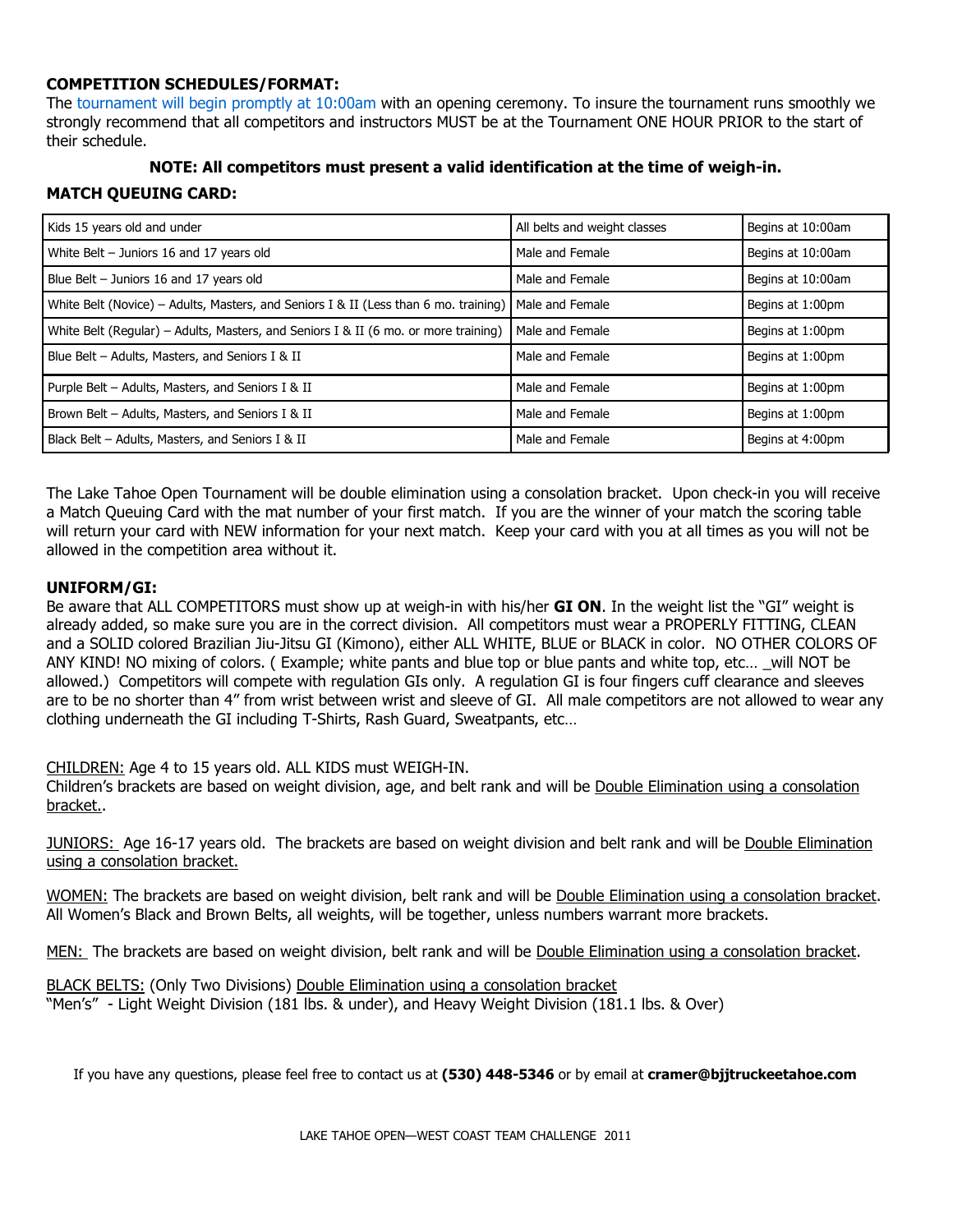#### SCORING SYSTEM:

In order to receive the points the competitor must have control of your opponent for 3 seconds. Once you have the opponent controlled you will receive points. It is very important that the competitors keep an eye on the score board and the time so that the competitors can keep track of the fight. Sudden Death overtime is 2 minutes for White, Blue, and Purple Belts, and 3 minutes for Brown and Black Belts. During the Sudden Death overtime, the fighter to score the FIRST POINT of any type is declared the immediate winner and the match is over. If no score is made by either fighter during the Sudden Death Overtime, then the referee will then determine and declare the winner of the match.

- 3 THROWS AND TAKEDOWNS - - - - - - - 2 points
- 3 KNEE ON THE STOMACH - - - - - - 2 points
- 3 SWEEP & REVERSE FROM THE GUARD - - - 2 points
- 3 PASSING THE GUARD - - - - - - 3 points 3 FRONT MOUNT POSITION - - - - - - - - - - - - - 4 points
- 3 BACK MOUNT POSITION - - - - - - 4 points
- 
- 3 TAP-OUT END OF MATCH. The competitor is declared the immediate winner.
- 3 \*\* SUDDEN DEATH applies if score is tied at the end of match (see above for Sudden Death definition)
- \*\* This rule applies to all junior and adult male and female divisions, and belt ranks in the tournament.

#### MATCH DURATIONS:

| Children<br>3 <b>5 to 9 years old</b> - All Belts - 3 minutes<br>3 10 to 15 years old - All Belts - 4 minutes<br>Junior – Male & Female (16 & 17 years old)<br>3 White & Blue Belt5 minutes | Master – Male & Female (30 to 39 years old)<br>3 White Belt5 minutes<br>3 Brown Belt6 minutes                                                                                                                             |
|---------------------------------------------------------------------------------------------------------------------------------------------------------------------------------------------|---------------------------------------------------------------------------------------------------------------------------------------------------------------------------------------------------------------------------|
| Adult - Male & Female (18 to 29 years old)<br>3 White Belt5 minutes<br>3 Brown Belt8 minutes<br>3 Black Belt10minutes                                                                       | Senior 1 – Male & Female (40 to 49 years old)<br>Senior 2 – Male & Female (50 years & older)<br>3 White Belt4 minutes<br>3 Blue Belt5 minutes<br>3 Purple Belt5 minutes<br>3 Brown Belt5 minutes<br>3 Black Belt5 minutes |

#### LEGAL TECHNIQUES:

All arm bars, shoulder locks, straight foot locks, and wrist locks.

All carotid arteries choke with the GI (Except on wind pipe).

Straight leg and ankle locks for Purple Belts and over.

Bicep-Locks ONLY for Brown and Black Belts.

#### ILLEGAL TECHNIQUES: (Penalties will apply to include possible disqualification!)

CHILDREN: From 4 to 15 years old Guillotine, Ezequiel choke, and any choke that involves the spine.

NO Bicep- Locks for Purple Belts and under.

NO Heel Hooks or Twisting Bent Knee Locks of any kind.

NO Striking of any kind.

- NO Slamming of any kind (From the Guard, Takedowns, etc…).
- NO Biting, Hair pulling or Eye-Gouging.
- NO Small Joint Manipulation (Fingers, Toes, etc…).
- NO Knee Bars for Purple Belt and under.
- NO Pressure points.
- NO Straight leg and ankle locks for Blue Belts and under.
- NO Neck Cranks.
- NO Hands, Knee or Elbows in the face.
- NO Stalling / Running from the fight.
- NO Swearing or other obscene gestures will be tolerated

If you have any questions, please feel free to contact us at (530) 587-3226 or by email at cramer@bjjtruckeetahoe.com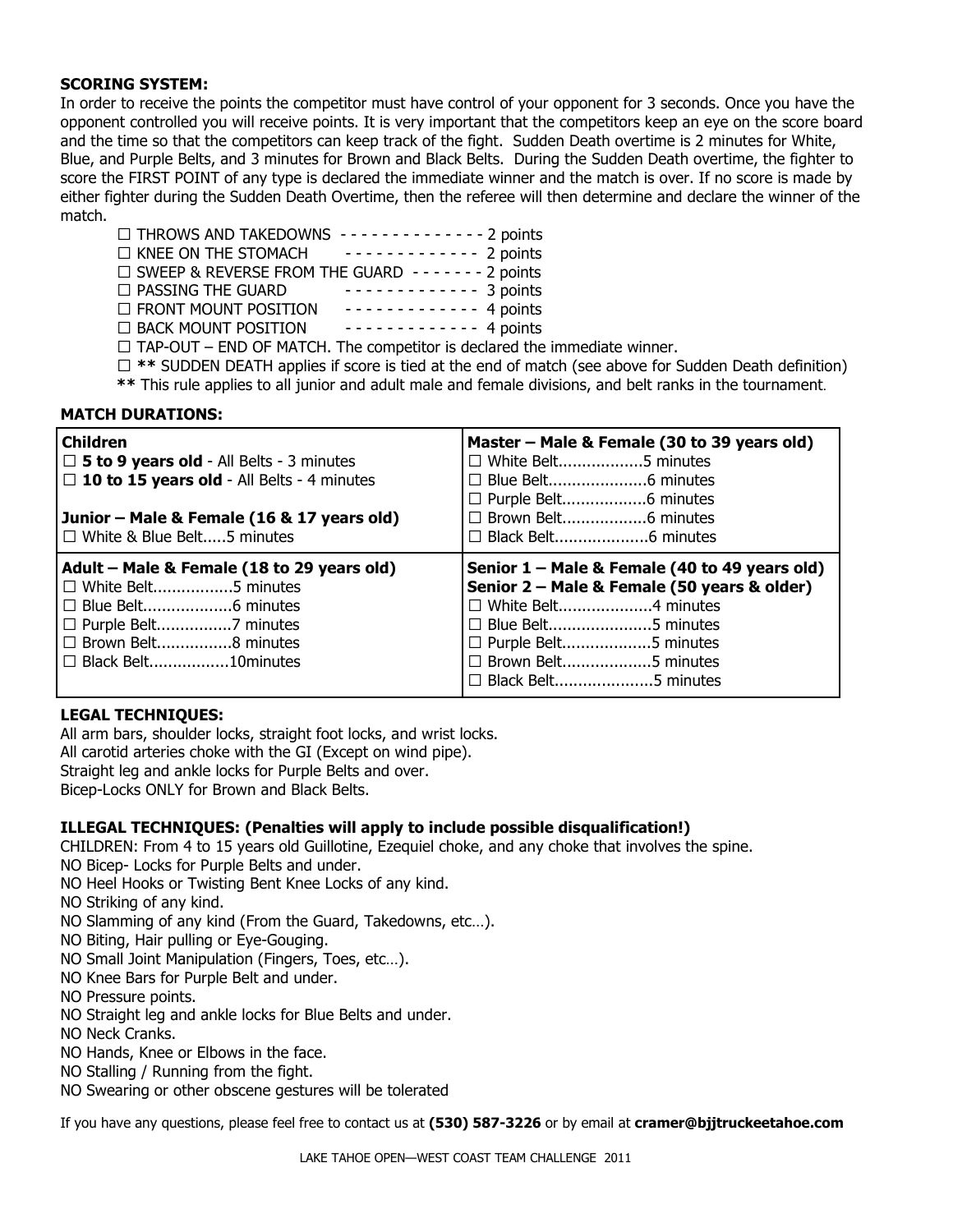#### WEIGHT DIVISIONS: (WITH GI ON)

Be aware that ALL COMPETITORS must show up at weigh-in with his/her GI ON. In the weight list the "GI" weight is already added, so make sure you are in the correct division. All kids must weigh in!

NOTE: All competitors must bring valid ID to weigh in, EXCEPT Children

Weight Division for "CHILDREN" Weight Division for "JUNIORS"

| Up to 37 lbs.          | 92.1lbs. - 100 lbs.      |
|------------------------|--------------------------|
| $37.1$ lbs. $-44$ lbs  | $100.1$ lbs. $-108$ lbs. |
| 44.1 lbs. $-50$ lbs    | 108.1lbs. - 116 lbs.     |
| 50.1 lbs. $-$ 56 lbs   | $116.1$ lbs. $-127$ lbs. |
| 56.1 lbs. $-63$ lbs    | $127.1$ lbs. $-141$ lbs. |
| $63.1$ lbs. $-70$ lbs. | $141.1$ lbs. $-154$ lbs. |
| $70.1$ lbs. $-77$ lbs. | $154.1$ lbs. $-167$ lbs. |
| $77.1$ lbs. $-$ 85lbs. | $167.1$ lbs. $-181$ lbs. |
| 85.1 lbs. - 92lbs.     | 181.1lbs. & Over         |

THIS IS YOUR WEIGHT WITH THE "GI" ON THIS IS YOUR WEIGHT WITH THE "GI" ON

# Weight Division for "WOMEN" (Adults) Weight Division for "Men" (Adults).<br>Category "18 years and older "All Age Category "18 years and older

| Rooster       | Up to 116 lbs.          |
|---------------|-------------------------|
| Super Feather | 116.1 lbs. $-$ 127 lbs. |
| Feather       | 127.1 lbs. $-$ 141 lbs. |
| Light         | 141.1 lbs. $-$ 154 lbs. |
| Middle        | 154.1 lbs. $-$ 167 lbs. |
| Light Heavy   | 167.1 lbs. $-$ 181 lbs. |
| Heavy         | 181.1 lbs. $-$ 194 lbs. |
| Super Heavy   | 194.1 lbs. $-$ 208 lbs. |
| Unlimited     | 208.1 lbs. & Over       |

THIS IS YOUR WEIGHT WITH THE "GI" THIS IS YOUR WEIGHT WITH THE "GI"

# Age Category "4 to 15 years old " Age Category "16 and 17 years old "

| Rooster       | Up to 116 lbs           |
|---------------|-------------------------|
| Super Feather | 116.1 lbs. $-$ 127 lbs. |
| Feather       | 127.1 lbs. - 141 lbs.   |
| Light         | 141.1 lbs. $-$ 154 lbs. |
| Middle        | 154.1 lbs. $-$ 167 lbs. |
| Light Heavy   | 167.1 lbs. $-$ 181 lbs. |
| Heavy         | 181.1 lbs. - 194 lbs.   |
| Super Heavy   | 194.1 lbs. $-$ 208 lbs. |
| Unlimited     | 208.1 lbs. & Over       |

# Age Category "18 years and older

| Rooster       | Up to 127lbs.            |
|---------------|--------------------------|
| Super Feather | 127.1 lbs. $-$ 141 lbs.  |
| Feather       | 141.1 lbs. $-$ 154 lbs   |
| Light         | 154.1 lbs. $-$ 167 lbs.  |
| Middle        | 167.1 lbs. $-$ 181 lbs.  |
| Light Heavy   | 181.1 lbs. $-$ 194 lbs.  |
| Heavy         | 194.1 lbs. $-$ 208 lbs.  |
| Super Heavy   | $208.1$ lbs. $-221$ lbs. |
| Unlimited     | 221.1 lbs. & Over        |

### Weight Division for "Black Belts " (Men) - Age "18 years and older

THIS IS YOUR WEIGHT WITH THE "GI"

#### WEIGH-INS TIME AND LOCATION:

Competitors, please note that weigh-ins WITH THE GI ON will be conducted on the day of the tournament and on the mat before competitor's first match. Remember! In the weight list the "GI" weight is already added, so make sure you are in the correct division. Competitors who do not make their weight division will automatically be disqualified. You MUST bring a valid form of identification at the time of weigh-in. Each competitor must have a separate Individual Registration Confirmation. Without a proof of registration, you will not be allowed to compete. NO EXCEPTIONS!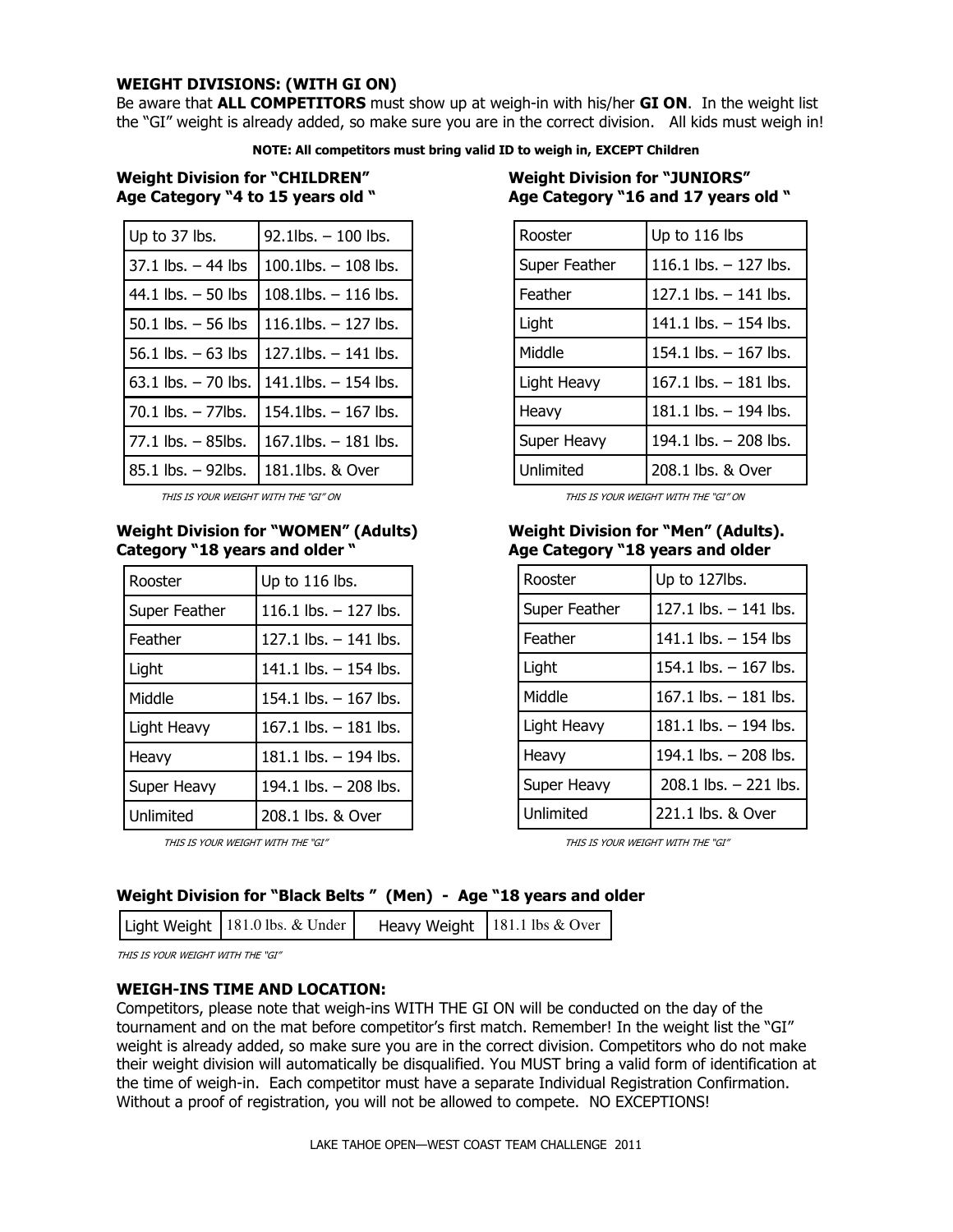#### REGULATION INFORMATION:

1. All competitors must wear a CLEAN and a SOLID colored Brazilian Jiu-Jitsu GI (Kimono), either ALL WHITE, BLUE or BLACK in color. NO OTHER COLORS OF ANY KIND! No mixing of colors. (Example; white pants and blue top or blue pants and white top, etc… will NOT be allowed.) Competitors will compete with regulation GIs only. A regulation GI is four fingers cuff clearance and sleeves are to be no shorter than 4" from wrist between wrist and sleeve of GI. All male competitors are not allowed to wear any clothing underneath the GI including T-Shirts, Rash Guard, Sweatpants, etc…

2. Weigh-ins WITH THE GI ON will be conducted on the day of the tournament and on the mat before competitor's first match. Remember! In the weight list the "GI" weight is already added, so make sure you are in the correct division.

3. Any competitor who displays unsportsmanlike conduct before, during, or after the match, will be immediate disqualified and forfeit the registration fee.

4. It is the competitor's responsibility to find out when his/her match will take place.

5. Any competitor, who does not show up before his/her match, will automatically forfeit the match and registration.

6. Any competitor who deliberately tries to hurt an opponent, (including slamming them while in the guard) will be disqualified.

7. Any competitor running from a fight will be docked one penalty. If the behavior continues, he or she may be disqualified.

8. Any competitor attempting to escape a submission by going out-of-bounds will be disqualified.

9. This tournament will follow the official rules of the North America Federation of Brazilian Jiu-Jitsu (NAFBJJ). The rules are designed to protect competitors and improve the level of Jiu-Jitsu competitions.

10. We reserve the right to combine weight categories. In this way we will ensure that everyone who registers gets at least one match at the tournament.

11. The athletes will not be allowed to apply traumatic holds; only competition sport Jiu-Jitsu holds will be permitted.

12. The Competitor Package will be distributed at the CHECK-IN TABLE the day of the tournament, it contains the following:

- 3 Tickets/Stamp for entry into the event (without which no one, not even competitors, will be admitted).
- 3 One Tournament T-shirt (with early registration)/ Misc. Goodies, Coupons, etc.
- 3 Match Queuing Card (this card will have your name, mat number to report to, and match number for your first match). Without your Match Queuing Card you will not be allowed in the competition area.
- 3 One Raffle ticket. We will be giving away great prizes totaling \$1,500 in a raffle open to competitors and spectators. We have great prizes for Kids, Women, and Men!

13. Competition Scoring System:

- 3 THROWS AND TAKEDOWNS --------------------— 2 points
- 3 KNEE ON THE STOMACH --------------------------— 2 points
- 3 SWEEP & REVERSE FROM THE GUARD ------——- 2 points
- 3 PASSING THE GUARD ------------------------------ 3 points
- 3 FRONT MOUNT POSITION -------------------------—4 points
- 3 BACK MOUNT POSITION ---------------------------—4 points
- 3 TAP-OUT END OF MATCH. The competitor is declared the immediate winner.
- 3 \*\* SUDDEN DEATH applies if score is tied at the end of match.
- \*\* This rule applies to all junior and adult male and female divisions, and belt ranks in the tournament.

14. All competitors MUST bring a valid form of identification at the time of weigh-in.

15. Only Competitors and Staff will be allowed in the competition area. Competitors must obey the referee's commands at all times. Failure to follow these rules may result in PENALTY and/or DISQUALIFICATION of the COMPETITOR!

3 penalties will result in disqualification. Any complaints regarding referees should be directed to the "Chief Referee" AFTER THE MATCH.

The following activities from a coach may result in a penalty and/or disqualification:

- \* Arguing with the referee.
- \* Unsportsmanlike-like conduct by coaches.

#### 16. This information may be amended or changed at any time.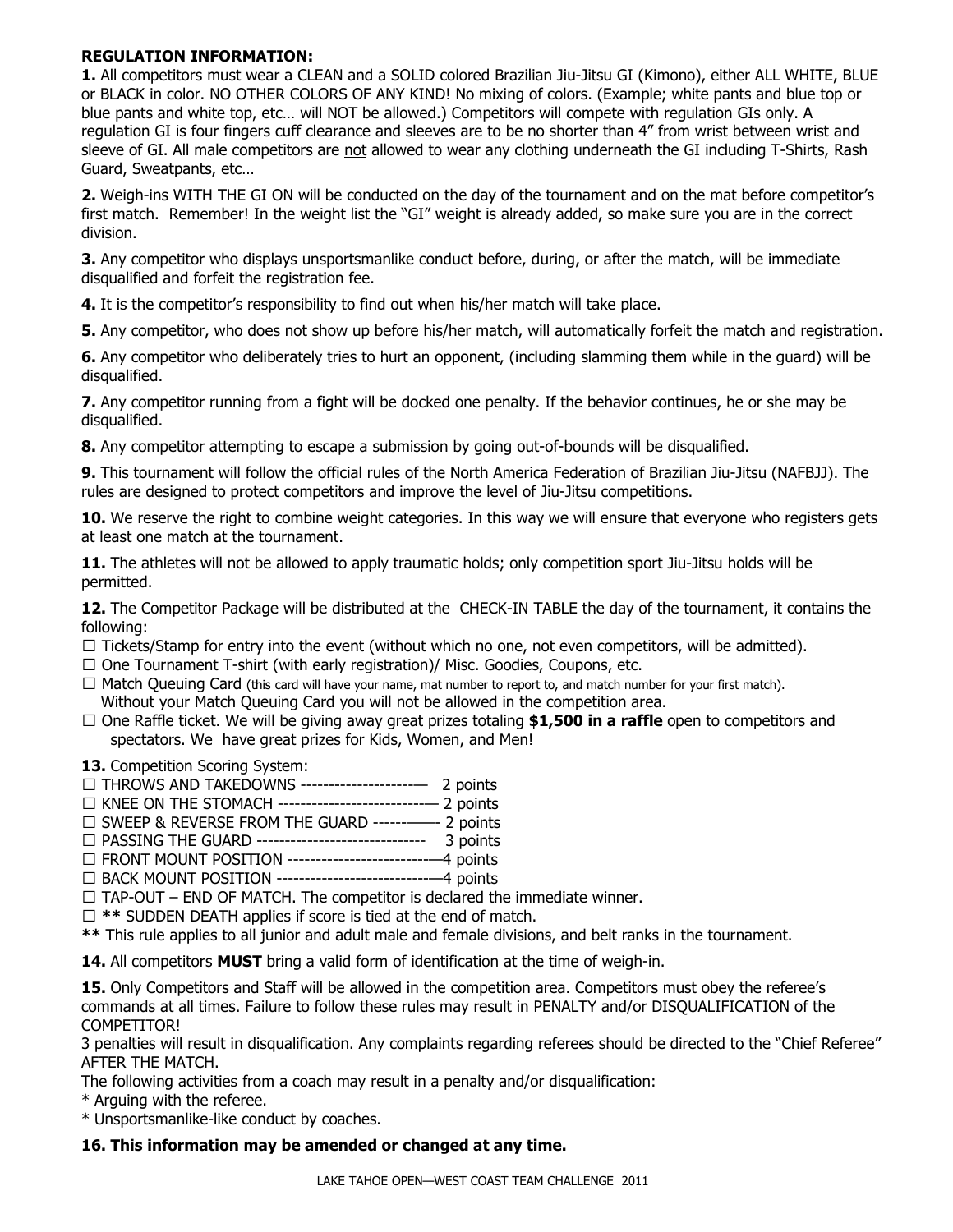# Charles Gracie Brazilian Jiu-Jitsu Academy of Truckee/Tahoe "LAKE TAHOE OPEN" TOURNAMENT INDIVIDUAL "COMPETITOR" REGISTRATION FORM

| Academy's Name                                                                                            | $\frac{1}{\text{Academy's Phone}}$                                                                                                                                                                                                                                        |
|-----------------------------------------------------------------------------------------------------------|---------------------------------------------------------------------------------------------------------------------------------------------------------------------------------------------------------------------------------------------------------------------------|
|                                                                                                           |                                                                                                                                                                                                                                                                           |
| First Name                                                                                                | Last Name                                                                                                                                                                                                                                                                 |
|                                                                                                           |                                                                                                                                                                                                                                                                           |
| <b>Street</b>                                                                                             | City<br><b>State</b><br>Zip Code                                                                                                                                                                                                                                          |
|                                                                                                           | / Date<br>/ Year<br>Month                                                                                                                                                                                                                                                 |
|                                                                                                           |                                                                                                                                                                                                                                                                           |
|                                                                                                           |                                                                                                                                                                                                                                                                           |
|                                                                                                           |                                                                                                                                                                                                                                                                           |
| <b>GENDER: MALE / FEMALE</b>                                                                              | T-SHIRT SIZE: YS YM YL AS AM AL AXL AXXL                                                                                                                                                                                                                                  |
| <b>AGE CATEGORY: (Circle one)</b>                                                                         |                                                                                                                                                                                                                                                                           |
| Kids (4 to 15 years old) / Juniors (16 & 17 years old) / Women (18 years & Older)                         |                                                                                                                                                                                                                                                                           |
|                                                                                                           | Adults (18 to 29 yrs old) / Masters (30 to 39 yrs old) / Seniors 1 (40 to 49 yrs old) / Seniors 2 (50 yrs & Older)                                                                                                                                                        |
| <b>WEIGHT CATEGORY: ("WITH GI ON")</b>                                                                    |                                                                                                                                                                                                                                                                           |
| Weight: Lbs.                                                                                              |                                                                                                                                                                                                                                                                           |
|                                                                                                           |                                                                                                                                                                                                                                                                           |
| <b>BELT RANK: (Circle one)</b>                                                                            |                                                                                                                                                                                                                                                                           |
| White Belt / Yellow Belt / Orange Belt / Green Belt / Blue Belt / Purple Belt / Brown Belt / Black Belt   |                                                                                                                                                                                                                                                                           |
|                                                                                                           | understand that by entering this competition I will be                                                                                                                                                                                                                    |
| (Printed Competitor's Full Name)                                                                          | competing at my own risk and agree that the Charles Gracie Jiu-Jitsu Academy of Truckee/Tahoe— Lake Tahoe Classic, the Charles                                                                                                                                            |
|                                                                                                           | Gracie Jiu-Jitsu Association, and any heir, successor, assign, executor, employee, member, representative, owner or director of any                                                                                                                                       |
|                                                                                                           | or all of them by any third party as a direct or indirect result of my participation in the participation in any activity directly or<br>indirectly associated with the Charles Gracie Brazilian Jiu-Jitsu Academy of Truckee/Tahoe-Lake Tahoe Classic Tournament are not |
| responsible or liable for any injuries or damages sustained during this competition or as result thereof. |                                                                                                                                                                                                                                                                           |
|                                                                                                           |                                                                                                                                                                                                                                                                           |
| Signature (Parent or guardian if under 18)                                                                | __/ _____<br>/ Year<br>/ Date<br>Month                                                                                                                                                                                                                                    |

NOTE: The Final Deadline for competitors is March 30th, 2011 by Midnight. All registration forms, liability waivers and fees must be in by the deadline, NO EXCEPTIONS. Kids \$50 All other Competitors \$70.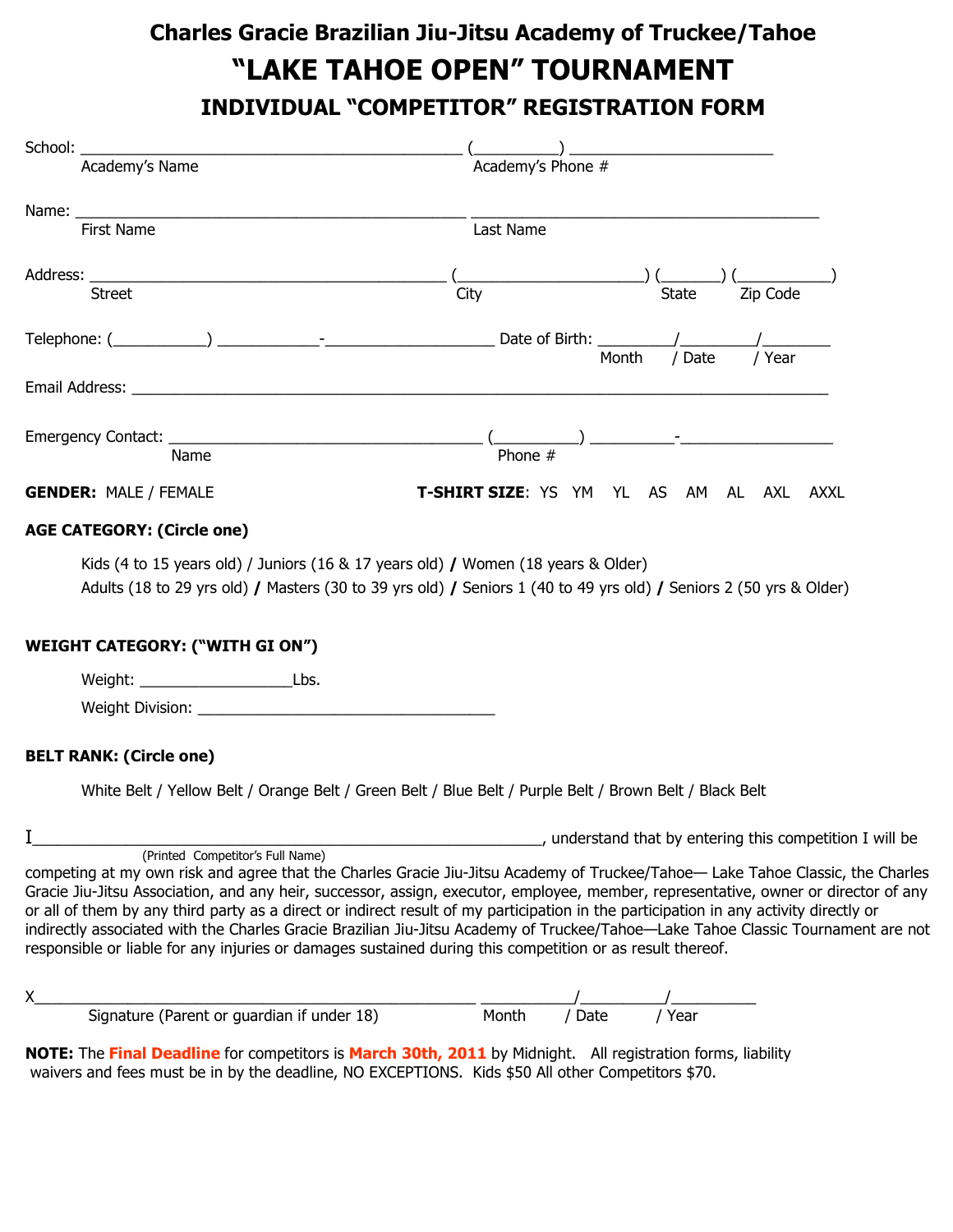## Charles Gracie Brazilian Jiu-Jitsu Academy of Truckee/Tahoe "LAKE TAHOE OPEN TOURNAMENT" INDIVIDUAL "COMPETITOR" RELEASE AND WAIVER OF LIABILITY

#### THIS DOCUMENT MAY AFFECT YOUR LEGAL RIGHTS! PLEASE READ THE ENTIRE DOCUMENT CAREFULLY BEFORE ACCEPTING THE TERMS.

I hereby wish to participate in the Charles Gracie Brazilian Jiu-Jitsu Academy of Truckee/Tahoe Lake Tahoe Classic. In consideration of the competition, I hereby freely and knowingly accept and agree to the following terms and conditions:

1. Assumption of Risk: I understand that Jiu-Jitsu is a hazardous activity that involves inherent risks of serious physical injury. With full knowledge of risks involved in Jiu-Jitsu, I expressly assume all the risks of harm to myself arising from the participation in the Charles Gracie Brazilian Jiu-Jitsu Academy of Truckee/Tahoe - Lake Tahoe Classic Tournament.

2. Release of Claims and Waiver of Liability: I hereby expressly and for all times, on behalf of myself, my heirs, successors and assigns, executors and personal representatives release and agree to hold harmless the Charles Gracie Brazilian Jiu-Jitsu Academy of Truckee/Tahoe including, the Charles Gracie Jiu-Jitsu Association, and any heir, successor, assign, executor, employee, member, representative, owner or director of any or all of them from any claim, demand or cause of action at law or equity

from any injury to me that arises or might have arisen from my participation in the competition associated directly or indirectly with the Charles Gracie Brazilian Jiu-Jitsu - Lake Tahoe Classic Tournament.

3. Indemnification: I hereby agree to indemnify and hold harmless the Charles Gracie Brazilian Jiu-Jitsu Academy of Truckee/Tahoe - Lake Tahoe Classic Tournament from any claim, demand or cause of action at law or equity, including, but not limited to, any claim of personal injury, that may be asserted against the Charles Gracie Jiu-Jitsu Academy of Truckee/Tahoe, including the Lake Tahoe Classic Tournament, the Charles Gracie Jiu-Jitsu Association, and any heir, successor, assign, executor, employee, member, representative, owner or director of any or all of them by any third party as a direct or indirect result of my participation in any activity directly or indirectly associated with the Charles Gracie Brazilian Jiu-Jitsu Academy of Truckee/Tahoe - Lake Tahoe Classic Tournament.

4. Definition: As used in this agreement, the terms "Charles Gracie Brazilian Jiu-Jitsu Academy of Truckee/Tahoe - Lake Tahoe Classic Tournament" include Charles Gracie, the Charles

Gracie Brazilian Jiu-Jitsu Academy of Truckee/Tahoe, the Charles Gracie Jiu-Jitsu Association, and any heir, successor, assign, executor, employee, member, representative, owner or director of any or all of them.

5. Media Release: I further understand that tickets will be sold to spectators to watch the tournament; that news media and others might cover the tournament and that it may also be videotaped or otherwise shown to audiences around the world. I hereby consent to having my likeness shown, publicized, commented and/or reported on; and I do not expect to, and in fact waive any compensation I might otherwise be entitled to as a result thereof.

| I HAVE READ THIS ENTIRE DOCUMENT. I UNDERSTAND AND AGREE TO ITS TERMS. | (INITIALS) |
|------------------------------------------------------------------------|------------|
|------------------------------------------------------------------------|------------|

|         | Printed Name:                                                                                                                                                                                                                      |                                                                |      |      |  |
|---------|------------------------------------------------------------------------------------------------------------------------------------------------------------------------------------------------------------------------------------|----------------------------------------------------------------|------|------|--|
|         | Competitor's Full Name                                                                                                                                                                                                             |                                                                |      |      |  |
| Signed: |                                                                                                                                                                                                                                    | Dated: /                                                       |      |      |  |
|         | Competitor's Signature                                                                                                                                                                                                             | Month                                                          | Date | Year |  |
|         | named minor; that I have read and understood every provision of this release; and that I am legally competent to and freely<br>enter into this waiver, release and assumption of risk agreement on behalf of the minor and myself. | hereby certify that I am Parent or legal guardian of the above |      |      |  |
| Signed: |                                                                                                                                                                                                                                    | Dated:                                                         |      |      |  |

NOTE: The Final Deadline for competitors is March 30th, 2011 by Midnight. All registration forms, liability waivers and fees must be in by the deadline, NO EXCEPTIONS. Kids \$50 All other Competitors \$70.

Parent or Legal Guardian (If competitor is under the age of 18) Month / Date / Year

Mail To:

Charles Gracie Brazilian Jiu-Jitsu Academy of Truckee/Tahoe P.O. Box 10416 Truckee, Ca. 96162